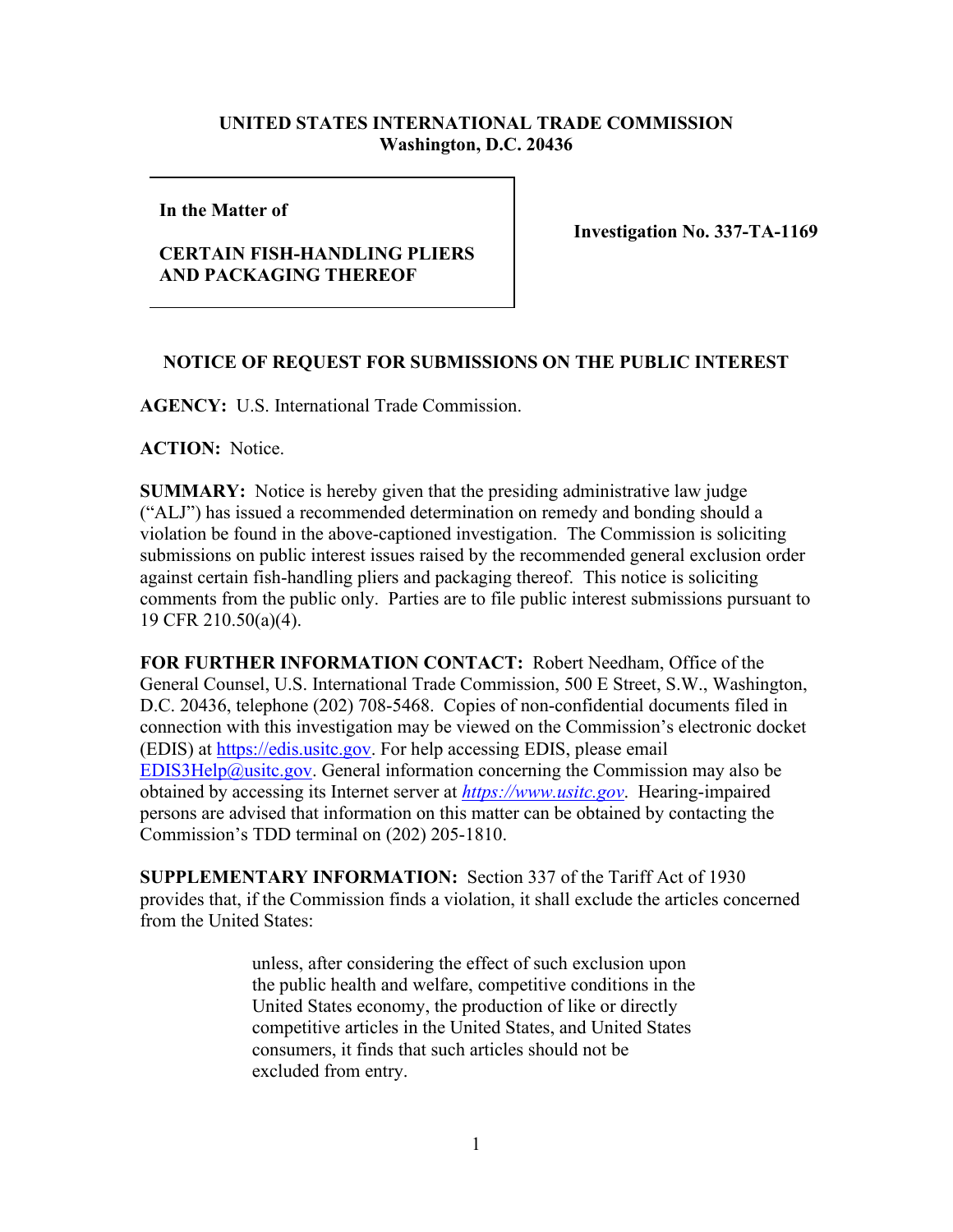#### 19 U.S.C. 1337(g)(1)(E).

The Commission is interested in further development of the record on the public interest in this investigation. Accordingly, members of the public are invited to file submissions of no more than five (5) pages, inclusive of attachments, concerning the public interest in light of the administrative law judge's recommended determination on remedy and bonding issued in this investigation on April 10, 2020.Comments should address whether issuance of the recommended general exclusion order in this investigation would affect the public health and welfare in the United States, competitive conditions in the United States economy, the production of like or directly competitive articles in the United States, or United States consumers.

In particular, the Commission is interested in comments that:

- (i) explain how the articles potentially subject to the recommended general exclusion order are used in the United States;
- (ii) identify any public health, safety, or welfare concerns in the United States relating to the recommended general exclusion order;
- (iii) identify like or directly competitive articles that complainant, its licensees, or third parties make in the United States which could replace the subject articles if they were to be excluded;
- (iv) indicate whether complainant, complainant's licensees, and/or third-party suppliers have the capacity to replace the volume of articles potentially subject to the recommended general exclusion order within a commercially reasonable time; and
- (v) explain how the recommended general exclusion order would impact consumers in the United States.

Written submissions must be filed no later than by close of business on May 8, 2020.

Persons filing written submissions must file the original document electronically on or before the deadlines stated above. The Commission's paper filing requirements in 19 C.F.R. 210.4(f) are currently waived. 85 FR 15798 (March 19, 2020).

Any person desiring to submit a document to the Commission in confidence must request confidential treatment. All such requests should be directed to the Secretary to the Commission and must include a full statement of the reasons why the Commission should grant such treatment. *See* 19 CFR 201.6. Documents for which confidential treatment by the Commission is properly sought will be treated accordingly. All information, including confidential business information and documents for which confidential treatment is properly sought, submitted to the Commission for purposes of